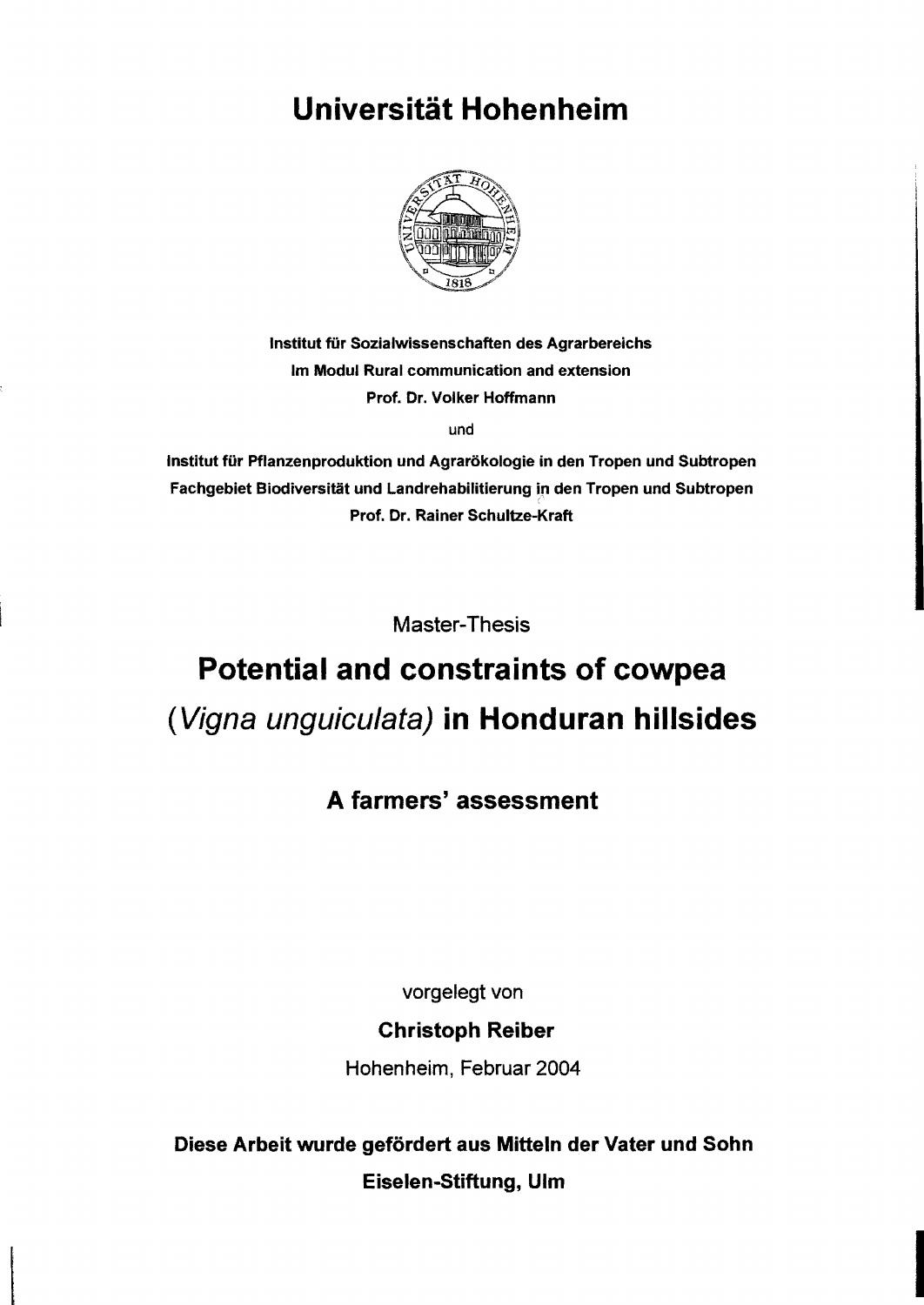# **9 Summary**

Deteriorating soil fertility, low crop yields, food shortage and inadequate supply of animal feed in particular during the dry season are some of the problems faced by poor smallholders in the central-northern Honduran hillsides. To address these challenges CIAT investigates the potential of various multipurpose forages for improving smallholder production systems.

In this context cowpea *(Vigna unguiculata)* was identified as a promising multipurpose legume that can play an important role for human nutrition, animal feed and soil improvement. Cowpea is the most important pulse and staple crop in West and Central Africa, with similar importance as the *Phaseolus* bean in Central America. While in other parts of Honduras cowpea has been cultivated since the time of the first settiers, in 2002 different cowpea accessions were introduced to farmers of the Yorito area. These materials were tested at different altitudes.

The objective of this research is to assess the biophysical and socio-economic opportunities and constraints of different cowpea accessions for integration into smallholder farming systems.

Considering theories on adoption and diffusion of innovations (with special focus on cover crop technologies) and the hypothesis of this work that 'the further use of cowpea depends on its relative advantage compared to common bean (or other crop innovations), the following research questions are addressed:

- 1. What are the most severe problems perceived by farmers?
- 2. What is farmers' perception of the potentials (benefits/opportunities) and constraints of cowpea?
- 3. Which accessions are the most promising?
- 4. What is the potential for adoption and diffusion?

Both in their fields and during participatory evaluations structured interviews based on a standardized questionnaire were conducted with all farmers in the Yorito area experimenting with cowpea. The questionnaire focused on the experience farmers had so far had with cowpea (and other "new" crops), on the management of the trials and on the perception of differences (advantages and disadvantages) between cowpea and common bean. During group meetings the taste of different cowpea accessions prepared in different forms and the seed appearance (both consider common bean) were evaluated and ranked. Important crop characteristics (e.g. yield, taste, resistance) were ranked using the matrix ranking method. Farmers' perspectives and assessment criteria were complemented by formal measurements (yield, biomass).

In order to be able to better assess cowpea acceptance and its potential for adoption it was crucial to focus not only on cowpea itself but also on experiences with other 'new' multipurpose leguminous crops (acceptance, constraints and diffusion status), general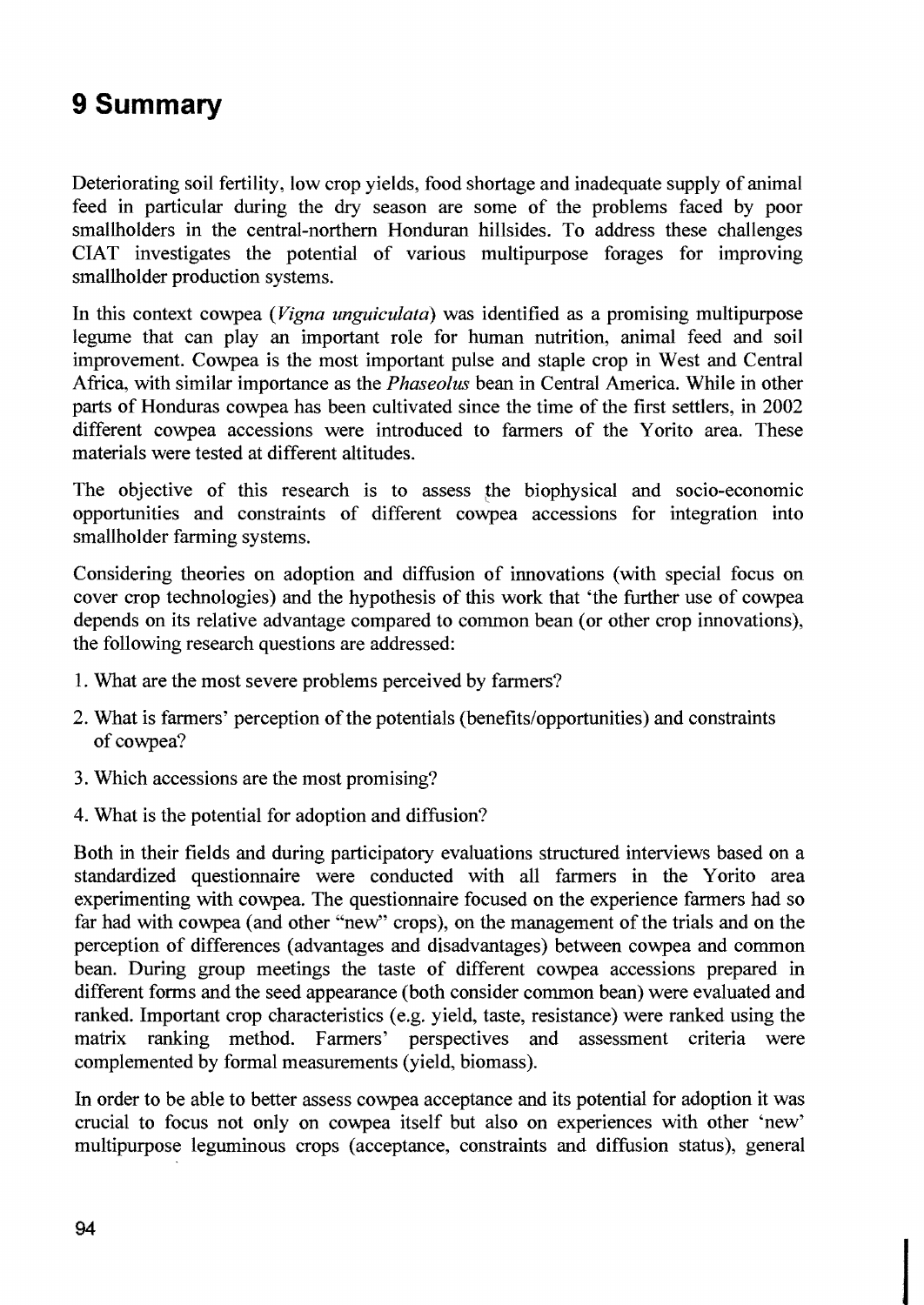objectives of farmers, farmers' assessment criteria as well as its complementarity with common bean.

The following results were obtained:

1. Most severe climatic and agricultural problems perceived by farmers are:

- increasing temperatures, decreasing predictability and increased variability of rainfall distribution. Drought, storms and heavy rains tend to become more extreme.
- decreasing soil fertility and increasing presence of pests and diseases in common bean.

This leads to food insecurity for farmers living in the hillsides possessing no or only little (infertile) land and who can't afford buying inputs and/or food.

2. Farmers' perception of the major potential (advantages) of cowpea is the high drought tolerance, low disease infestation, good taste, yield, biomass production and the high acceptance of the green edible pods. Mainly due to its multipurpose use and its similarity to common bean cowpea was assessed as better than other crops like soybean *(Glycine max),* mucuna *(Mucuna* spp.), pigeon pea *(Cajanus cajan),* dolichos *(Lablab purpureus)*  and canavalia *(Canavalia ensiformis).* 

3. Major constraints (disadvantages) of cowpea were the low adaptability to altitudes above 1500 m.a.s.l. and problems due to 'pulgón' *(Aphis craccivora)*, leaf-cutter ants *(Atta* spp.) and rabbits.

4. The most promising accessions for grain production were FillA, IITA 716 and CIDICCO 2; for biomass production as feed and green manure cv. Verde Brasil and IITA 637/1; suitable dual-purpose accessions were CIDICCO 1, CIDICCO 2, CIDICCO 4, IITA 284/2 and IITA 9611.

5. Farmers are still in a trial and evaluation stage. They continue to test different accessions on a small scale. Cowpea has a number of characteristics that can facilitate adoption at a larger scale and diffusion. It matches farmers objectives, it is rather complementary than substitutive, has the potential to remove bottlenecks (food scarcity (esp. March-June), low soil fertility, lack of high quality feed) and farmers regard cowpea as a feasible option to improve their livelihoods.

6. Due to its relative advantages compared to common bean conceming disease and drought tolerance, less input requirements and high biomass production to increase soil fertility and reduce danger of soil erosion, the combination of cowpea and common bean can contribute to increased short-term as weIl as long-term food security.

Based on the above listed aspects, the potential for adoption and diffusion of cowpea is high, mainly as a complement to common bean.

It is recommended that in order to facilitate further adoption the organisations involved (e.g. FIPAH, DICTA and CIAT) continue to work with farmers in conducting participatory research on cowpea, supply information on its importance and its management (cropping methods, integrated pest control) and look for varieties (not excluding other multipurpose leguminous species) that are more resistant to pests, more tolerant to cold, waterlogging and shade, and mature evenly.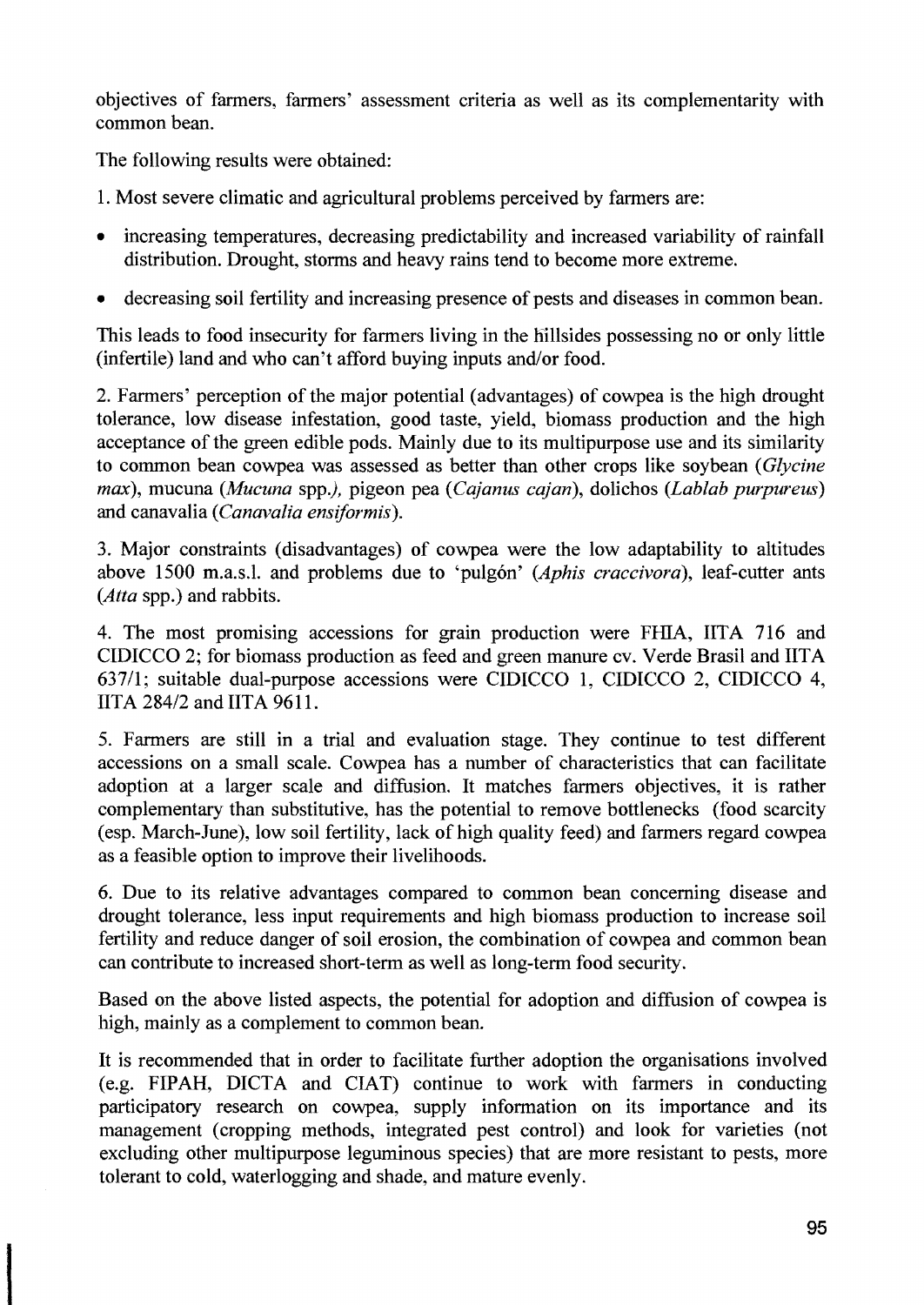## **Zusammenfassung**

In den Hanglagen des zentral-nördlichen Honduras stellen u.a. die sinkende Bodenfruchtbarkeit, geringe Erträge, Nahrungsmittelknappheit und unzureichende Futterversorgung, insbesondere während der Trockenzeit, die kapitalschwachen Kleinbauern vor große Probleme. Diese Herausforderungen greift CIAT auf und untersucht das Potential verschiedener Mehrzweck-Futterpflanzen, um die kleinbäuerlichen Produktionssysteme zu verbessern.

Durch verschiedene Forschungsaktivitäten wurde Cowpea *(Vigna unguiculata)* als eine vielversprechende Mehrzweck-Leguminose identifiziert. Cowpea ist das wichtigste Grundnahrungsmittel in West und Zentral Afrika, vergleichbar mit der *Phaseolus-Bohne*  in Zentralamerika. In anderen Teilen von Honduras wird Cowpea schon seit der Zeit der ersten Siedler angebaut und spielt dort eine wichtige Rolle für die menschliche und tierische Ernährung sowie für die Bodenverbesserung. In der Y orito-Gegend (Untersuchungsgebiet) wurde den Bauern dagegen erstmalig 2002 verschiedene Cowpea-Sorten zum Experimentieren bereitgestellt. Diese Sorten wurden in verschiedenen Betriebssystemen getestet.

Das Ziel der vorliegenden Arbeit ist es, die biophysikalischen und sozioökonomischen Möglichkeiten und Einschränkungen von verschiedenen Cowpea-Sorten zur Eingliederung in kleinbäuerliche Betriebssysteme zu bewerten.

Als Hypothese wurde zugrundegelegt, dass der weitere Anbau und die Verwendung von Cowpea von den relativen Vorteilen gegenüber der *Phaseolus-*Bohne (oder anderen neuen Leguminosen) abhängt, die aus der Sicht der Bauern am Wichtigsten sind.

Unter Berücksichtigung der Adoptions- und Diffusionstheorien von Neuerungen (mit besonderer Betrachtung von Bodendecker-Technologien) wurden die folgenden Untersuchungsfragen formuliert:

- 1. Was sind die schwerwiegendsten Probleme, die die Bauern wahrnehmen?
- 2. Wie ist die Auffassung der Bauern über die Möglichkeiten und Einschränkungen von Cowpea?
- 3. Welche Sorten sind die vielversprechendsten?
- 4. Wie wahrscheinlich sind Adoption und Diffusion?

Mit Hilfe eines standardisierten Fragebogens wurden Interviews mit allen Cowpea experimentierenden Bauern in der Y orito-Gegend durchgefiihrt. Um die Akzeptanz und das Adoptionspotential von Cowpea besser einschätzen zu können, war es wichtig, sich nicht nur auf Cowpea allein zu konzentrieren, sondern auch andere ,neue' Mehrzweck-Leguminosen (im Hinblick auf Akzeptanz, Einschränkungen und Diffusionsstatus ), sowie Probleme mit der *Phaseolus-Bohne* in die Bewertung mit einzubeziehen. Die Fragen bezogen sich auf bisherige Erfahrungen der Bauern mit Cowpea (und anderen "neuen" Feldfrüchten), die Versuchs durchführung, Vor- und Nachteile gegenüber der *Phaseolus-*Bohne, ihre Pläne für die Versuchsfortsetzung mit Cowpea und ihre Einschätzung, welche Bedeutung Cowpea in Zukunft für sie haben könnte. Während organisierten Zusammenkünften von Cowpea-Pflanzern wurden der Geschmack von verschieden